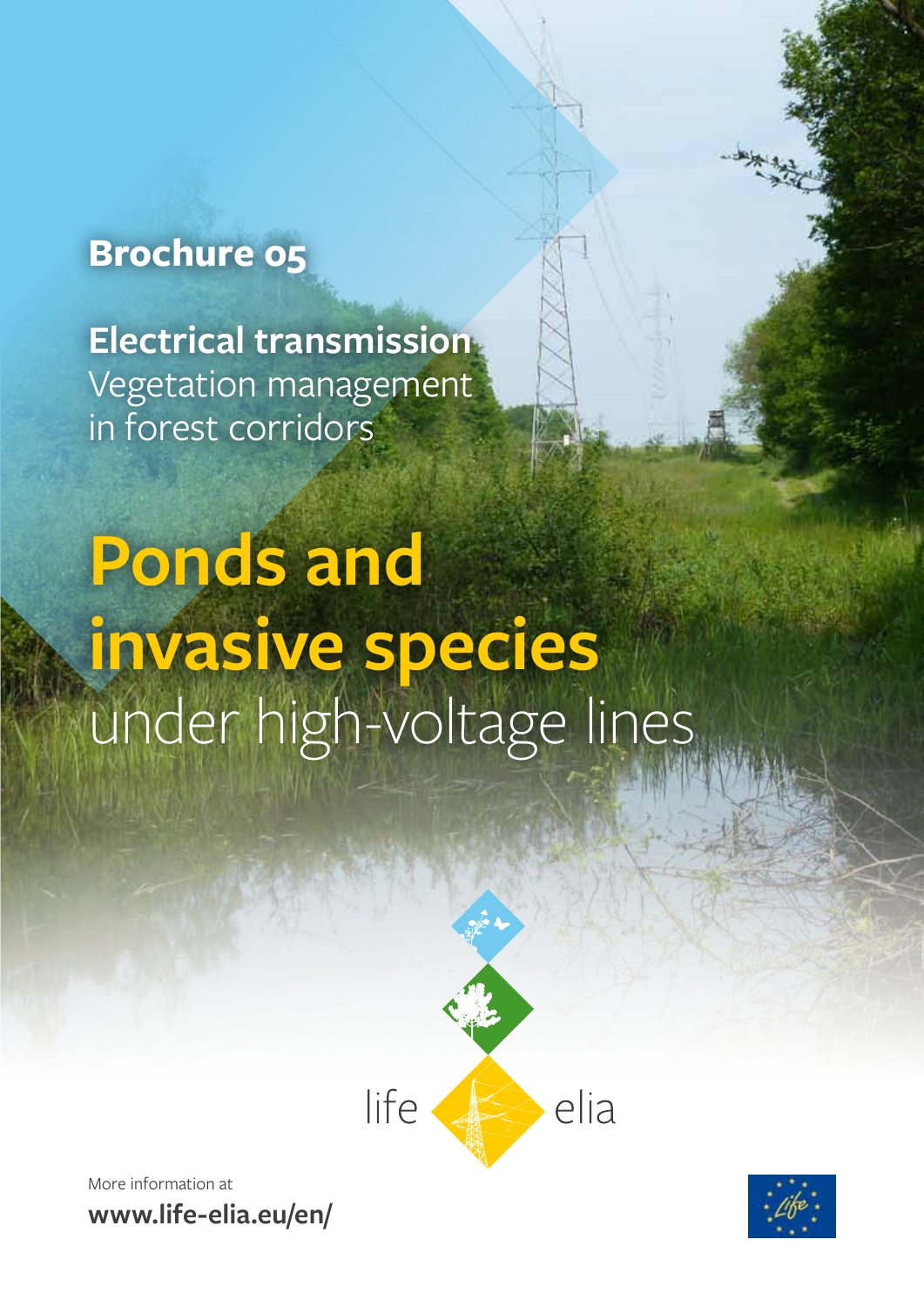# Summary

## **1. Ponds: springboards for biodiversity** 4

The creation of a network of ponds strengthens one of the major components of the ecological network: connectivity. Many animal and plant species use these ponds as springboards for moving, feeding or reproduction. Electrical corridors are thus a real opportunity to contribute to the ecological network.

# **2. Technical aspects of digging ponds** 7, 8, 9

To best fulfil their role in hosting biodiversity, ponds must be dug in the right location and meet very specific criteria. The constraints related to the job of network monitoring by the Transmission System Operator (TSO) must also be taken into account.

# **3. The advantage of ponds for the TSO** 5

For the TSO, the advantage of ponds is limited with regard to vegetation management. Ponds, by concentrating surface water, can however constitute a good solution for draining very wet areas in the vicinity of the pylons. The cost of digging is low, especially if machinery is already present onsite for other work.

### **4. Semi-natural ponds** 5

The ponds planned by the LIFE project are semi-natural ponds. They are manmade, but they are inspired by natural ponds : their bed is not covered with waterproof sheeting, and no fish or aquatic plant are introduced.

# **5. Monitoring the worksite**

For an operator who digs his first ponds, presence on the worksite on the day of the work is essential. Good specifications are not always an absolute guarantee of a good final result.

#### **6. Long-term management of the ponds**

The importance for biodiversity of a pond that is in the process of drying up is considerable. Consequently, long-term management of the ponds can be limited to letting them evolve over time, and possibly digging other ponds from time to time.

# **7. "Invasive" plants…plants "escaped from the garden"** 12

So-called "invasive" plant species are largely plants that have been imported by horticulturists for their ornamental interest. Once in nature, they grow and spread so rapidly that they finally choke out the vegetation naturally present.

# **8. Should invasive plants in electrical corridors be controlled?** 13, 16

Electrical corridors can be corridors for the spread of invasive plants. When they are not present, simple awareness and prevention measures can be established to prevent their establishment. When they are already present, eradicating them proves to be highly complicated, but measures can be set up to limit their expansion. Although technically invasive plants do not always constitute a risk to network safety, the TSO has a role to play in this fight against these undesirable species, all the more so as new legal provisions could be imposed in this context in the future.

#### **LIFE Elia-RTE**

Using electricity transmission network routes as active vectors for positive developments in biodiversity

**CE Reference** LIFE10 NAT/BE/709

**General Coordination**  Gérard Jadoul gerard.jadoul@gmail.com



**Partners** The LIFE Elia-RTE project is co-financed by the European Union's LIFE+ programme.







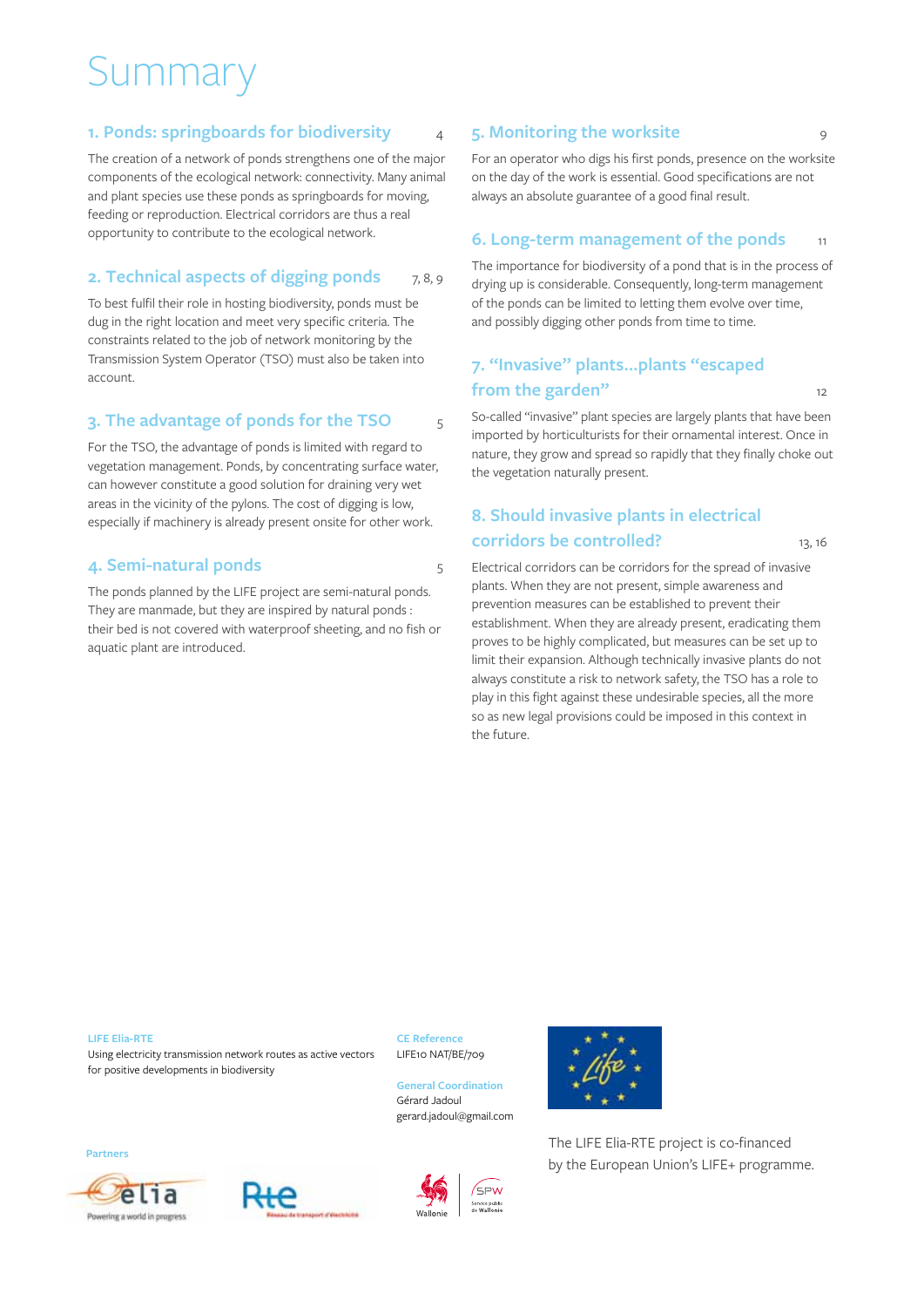# Introduction

**1**

**2**

This brochure has been drafted by LIFE Elia-RTE's team. This 6.5 year project (2011-2017) is financed by the LIFE programme of the European Union, the Walloon Government, Elia and RTE, the latter two Transmission System Operators (TSOs) in Belgium and in France respectively.

The main objective of the project is to convert forest right-of-ways along the routes of high-voltage lines into ecological corridors in Belgium and in France. The restoration activities aim to establish innovative practices for managing the vegetation in these green corridors in the forest, and to raise awareness among various publics of the importance of biodiversity in these linear habitats.

# Management of the vegetation under electrical lines



In forest areas in particular, management of vegetation is essential. The natural growth of seedlings and other new growth must be controlled at all times to guarantee that no current interruption will occur due to arcing from the line.

This precaution applies below the cables, but also on either side of them, to take account of swaying due to the wind, lengthening during the warmer months, and the risk of trees falling on the cables. Depending on the precautionary measures established by the TSO and the configurations of the terrain, this can result in a safety corridor over 50 m wide to be maintained.

One of the solutions most frequently adopted for managing the vegetation is to periodically clear it with tractor equipped with a rotary cutter.

This brochure deals with both creation of ponds, beneficial to biodiversity, and preventing and fighting the spread of invasive plant species, a hazard to biodiversity.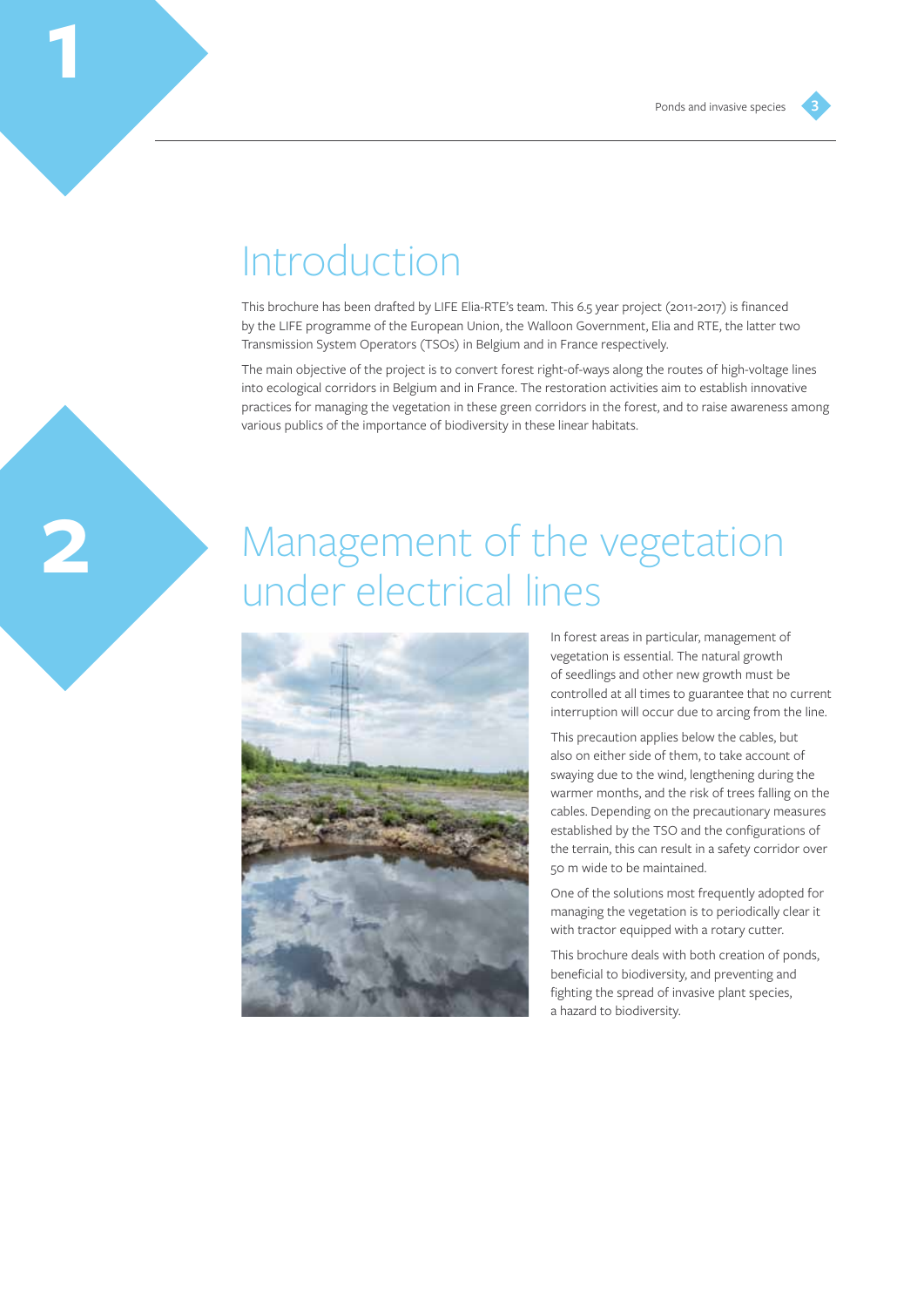

# **3** Ecological network and **4** high-voltage network

Some species are struggling to cross a closed environment like forested areas. An open corridor like that formed by the high-voltage network in wooded areas allows these species to cross them. Placing ponds regularly along forest corridors allows amphibians to travel easily and so to colonise new areas and ensure genetic mixing of the populations. Dragonflies and a number of other aquatic insects will also benefit from better ecological connectivity. Ideally, these sites should not be too distant from one another to allow all the species to use them in travelling, feeding or reproduction.



The term amphibians includes frogs, toads (Anura), newts and salamanders (Urodela). They need ponds for reproduction and the development of their young; then they return to terrestrial environments. In following years, some of them return to the pond where they were born to

While the electrical network is important for the movement of species, it also favours the propagation of undesirable species such as invasive species. The TSO has a role to play here in preventing the propagation of these species and implementing procedures to actively combat these species wherever possible.

their aesthetic aspect. They adapt to our regional conditions and establish themselves easily, until they significantly compete with and then supplant the indigenous species. Invasive species are considered to be the third-largest cause of loss of biodiversity in the world (source: IUCN –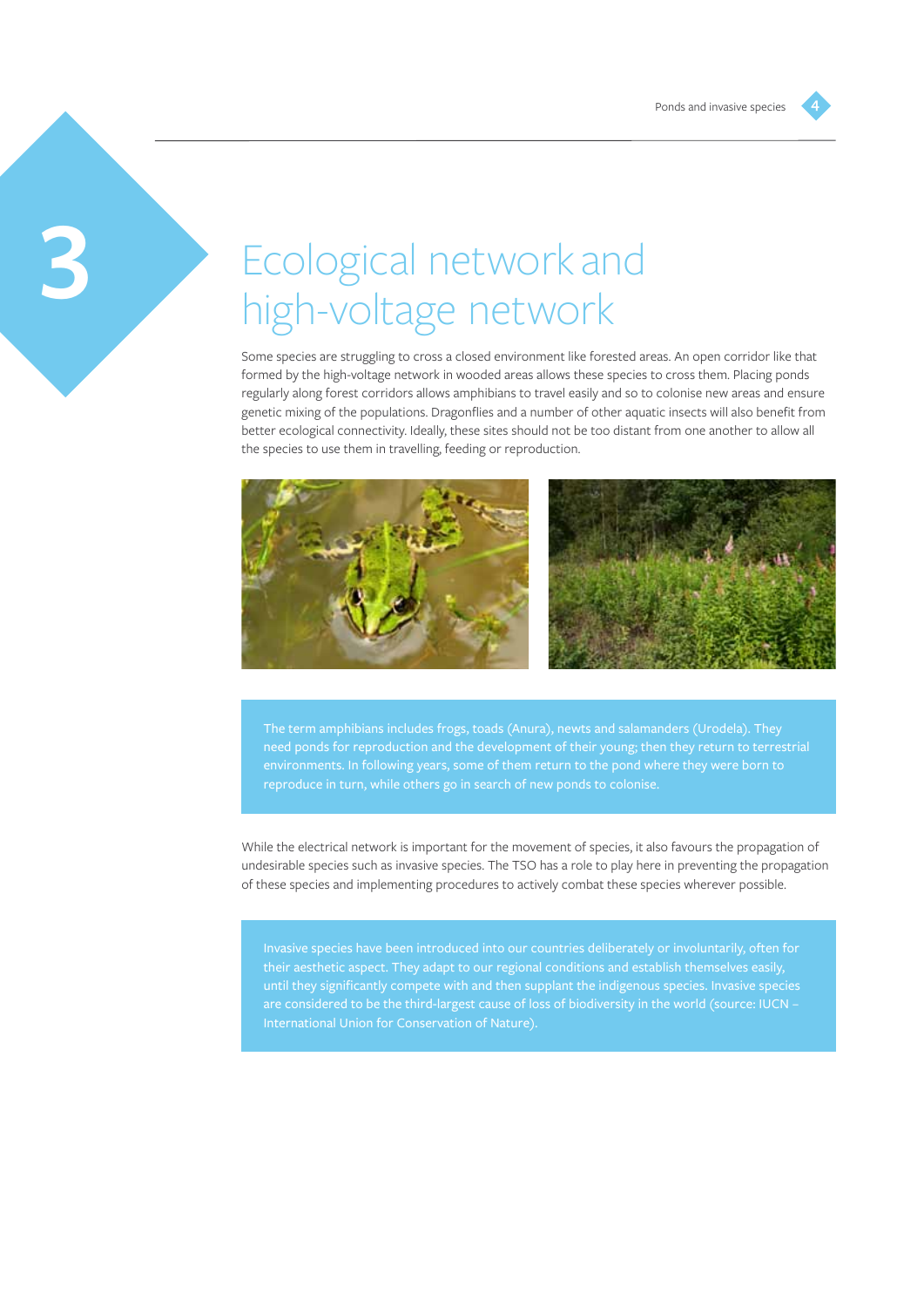# Ponds

**4**

# 4.1. Semi-natural ponds



The ponds dug in the LIFE project are semi-natural; that is, they are manmade, but every effort is made to give them the same characteristics as natural ponds (no sheeting in the pond bed, irregular contours of the banks, no species introduced, etc.).

# 4.2. The advantage of a network of ponds

Since the end of the 90s in particular, the free dispersion of species thanks to interconnected natural habitats, essential for the genetic mixing of populations, has been taken into account more and more in projects for development and ongoing management of industrial infrastructures.

Natural ponds located in forest areas are rather rare. When they are present, they fill in rapidly due to the accumulation of organic matter, mainly leaves and branches.

Digging ponds in the electrical corridor has various advantages. For some species, a forested region of large



area can seem to be an insurmountable wall. So the forest safety corridors for high-voltage lines and the associated open environments constitute advantageous routes of dispersion for a large number of species. The creation of ponds in the safety corridor of the line will facilitate their progress and so their dispersion. These ponds, preferably laid out in chains, will also constitute so many possible stopovers for animals in search of new territories (the concept of "stepping stones").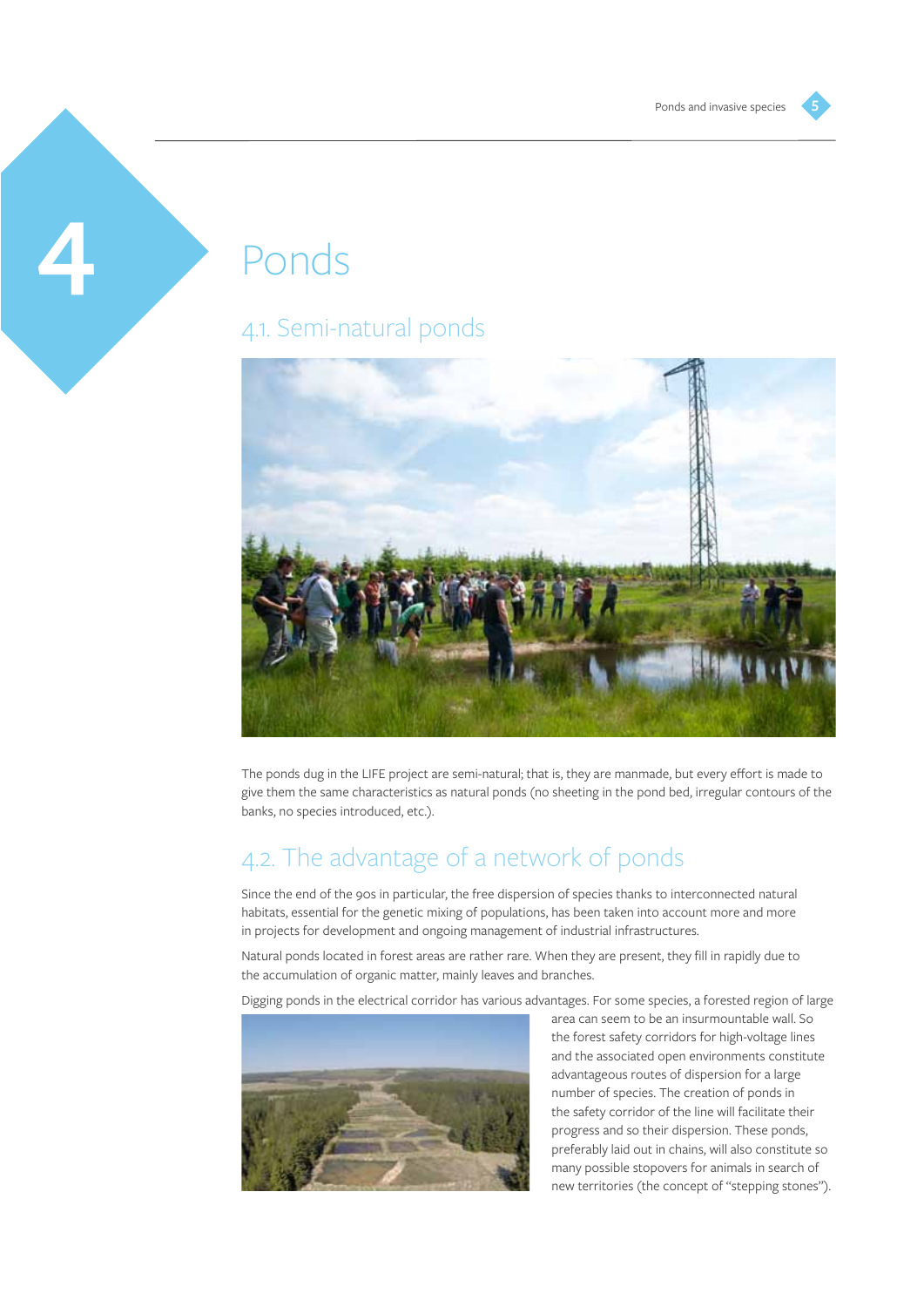

In general, as long as water accumulates there rapidly, ponds are very quickly colonised by fauna. Among the first colonisers, aquatic bugs and beetles, newts and dragonflies often appear. The latter are in fact capable of covering large distances rapidly and so can quickly discover a new pond. Amphibians make their appearance there shortly thereafter. These animals are the prey of certain birds, so an entire food chain benefits from this. From the point of view of vegetation, algae, aquatic plants and shore plants will progressively establish themselves.

Aside from their undeniable ecological interest, ponds also constituent an excellent tool for raising awareness on nature conservation.

For the TSO, these ponds are sometimes an answer to problems of stagnant water in the vicinity of pylons or on the route of the patrollers. They allow water to be concentrated in one place and consequently help drain these too-wet areas.







**Thierry Paternoster**, biologist, SPW- DEMNA, Belgium

**Since 1999, I have had the opportunity to follow a project initiated by the Public Service of Wallonia that consists of creating and restoring ponds in forests.**

**In the initial phase, dragonflies and other mobile species colonise the ponds dug. Then come the amphibians, caddisflies, and aquatic plants.**

**The creation of this network of ponds has in particular allowed the return of the small emerald spreadwing, a dragonfly that disappeared almost 60 years ago in Wallonia. In a few years, it has colonised dozens of ponds… distributed over several kilometres. This success emphasises the advantage of connecting areas like forest corridors under electrical lines.**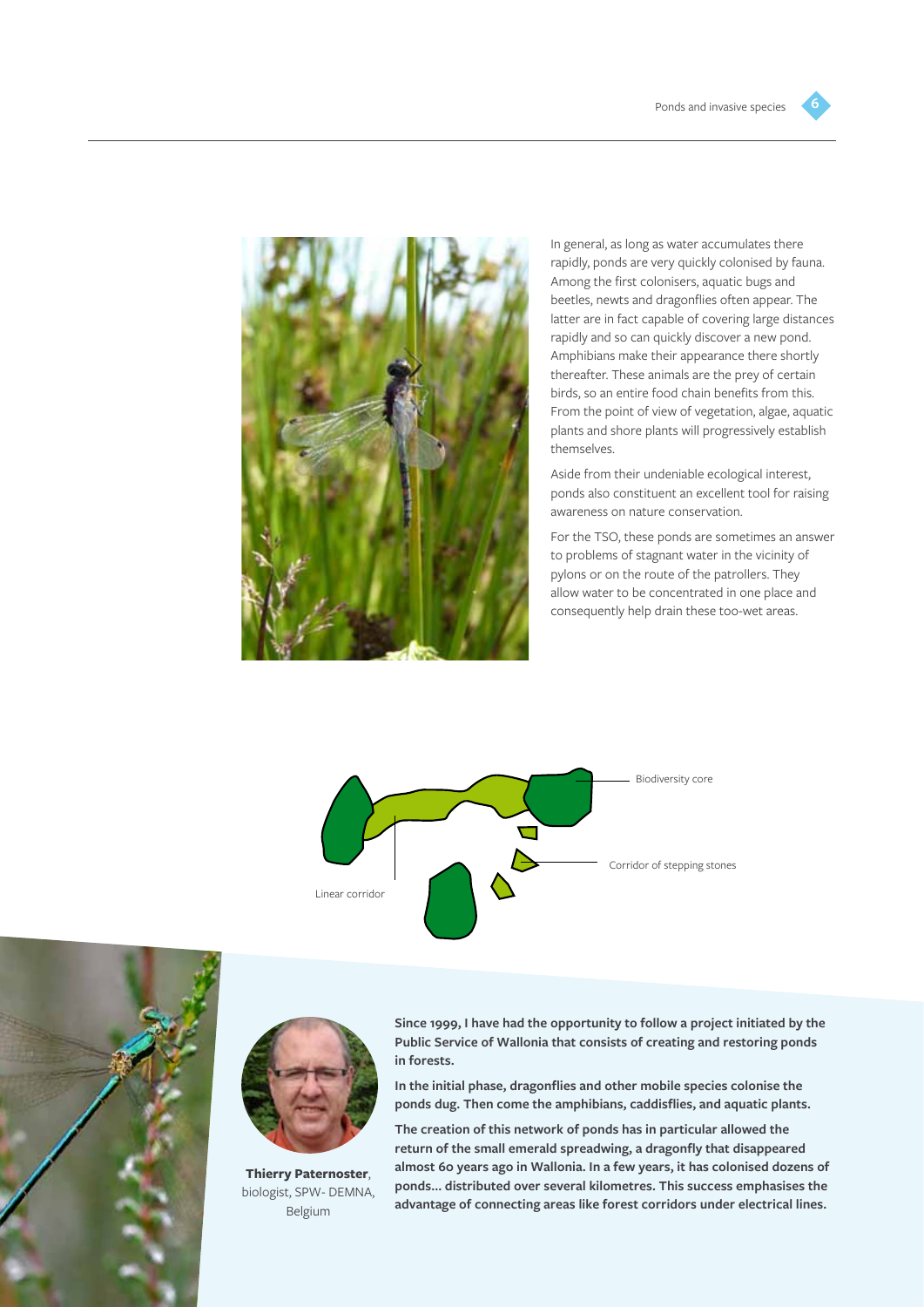# 4.3. Choice of location of the pond

When a semi-natural pond is to be dug, the decisive criterion in the choice of location is the possibility of a natural and regular water supply. This criterion is generally met in two particular cases:

- either the terrain is marshy, muddy or peaty by nature and it is mainly the water table that will supply the pond,
- ȝ or it is dug along the natural runoff path of rainwater that will thus constitute the water supply (this does not involve diverting streams, which requires authorisation in addition to that for digging). In this case in particular, the soil must have good water retention.

With a bit of experience and a good sense of observation, core sampling and even a soil map can be dispensed with in determining locations in which to dig. The presence of ruts under water, small stagnations



of surface water or even a "muddy" terrain for a long period of the year are often good indicators to justify an emplacement. Observation of the herbaceous plants in the vicinity also sometimes substantiates these indices.

Soils that is too well drained (sandy or chalky, for example) are not suitable. Clay soil is much more conducive to accumulation of water.

From the point of view of the work of network maintenance teams, no pond has been dug in the

less than 20 m away from the pylons. But this distance is left to the judgement of the TSOs. Maintenance and monitoring vehicles must keep an easy access to the pylons.

Once all these criteria have been taken into account, it will also be ensured that the pond is, ideally, dug in a sunny location and not too close from surrounding trees to avoid a fast sedimentation (natural filling).

Finally, on a Natura 2000 site, if certain habitats that are rare and of major biological importance (e.g., peaty or alluvial land, etc.) are under the line, the relevance of digging must be carefully evaluated in order not to destroy the natural environment in place.



# **The proper criteria for ideal emplacement:**

- an area with a sufficient water supply
- at a sufficient distance from the pylons
- 
- 
- $\rightarrow$  not too close to large trees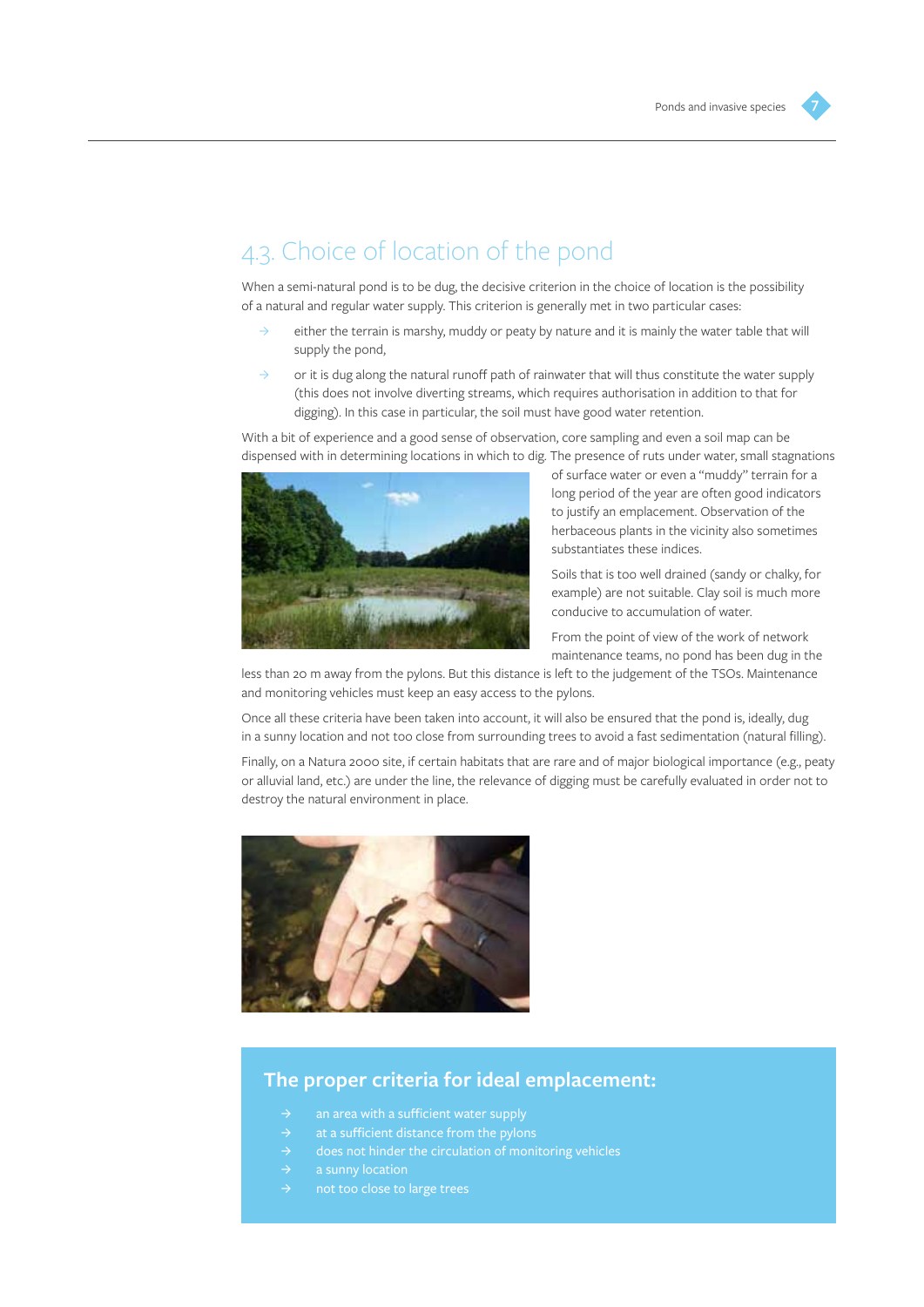

# 4.4. Characteristics of the "ideal" pond

# 4.4.1. Area

In the framework of the LIFE Elia-RTE project, we mainly create ponds of around 100 to 150 m<sup>2</sup>. .

### 4.4.2. Shape and orientation





Gentle slope and pond in the course of filling just after it is dug

On flat land, the ponds are kidney-shaped, with the longer axis oriented east-west. The south-facing slope will be gentler than that facing north, in order to have a large shallow area that will favour rapid warming of the pond. On sloped land, the longer axis is oriented perpendicularly to the direction of the slope.

In order to increase the integration of the pond into the landscape and the number of microhabitats favourable to fauna and flora, the contours of the pond will be laid out irregularly and in curves.

# 4.4.3. Slopes of the banks

The banks of the ponds are dug with a gentle slope (3 to  $5^\circ$ ), which will facilitate the circulation of amphibians and, later, the establishment of vegetation.

The slopes are laid out so as to progressively converge toward a low point located about 1.2 metres below ground level. This low point will play the role of a refuge in the event of severe drought that leads to a significant drop in the water level.

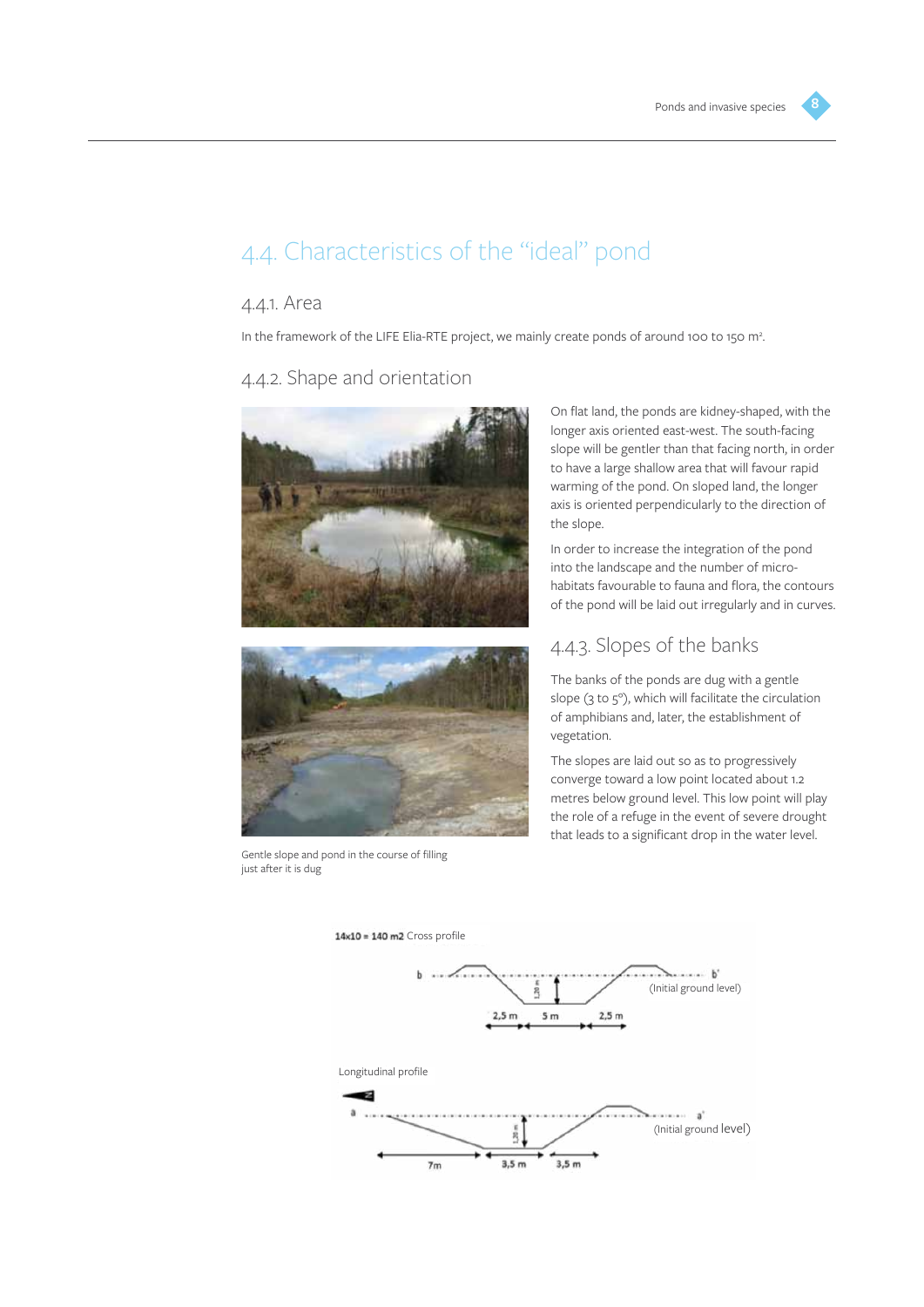# 4.4.5. No fish or plants introduced!

The ponds are left to their natural development, and introduction of plants and fish is prohibited for several reasons:

- $\rightarrow$  fish consume insects, eggs of amphibians and plants present in the pond, thus causing troubles for the ecological balance
- $\rightarrow$  plants or animals introduced may not be suited to the conditions of the environment
- $\rightarrow$  plants for sale commercially are often ornamental varieties (e.g. pink water lily) or invasive species (e.g. water pennywort, water primrose, etc.).
- $\rightarrow$  the introduction of various organisms can lead to the spread of virulent pathogens (chytridiomycosis in amphibians) and invasive species.

# **The administrative formalities**

Depending on the size and emplacement of the ponds, a permit can sometimes be required by national, regional or local administrations. Depending on the country, the TSO will ensure compliance with these provisions.

A digging permit application file can include an environmental impact assessment notice, specifications of the location of the ponds, and location photos.

# 4.5. The earthworks

Unless the works operator has already done semi-natural ponds, the best way to ensure that high-quality work is produced is to be present the day the ponds are dug to advise the operator. The specifications sent to the operators will nevertheless delineate precisely the work to be conducted.



The pond digging work must take account of the following aspects:

- **dates and deadlines:** in order to avoid creating ruts on the access paths to the worksite, digging is ideally carried out on dry ground (for example, after 15/08 or on frozen ground). This provision is even more important when water is already abundant at the surface before digging. If the soil is muddy, the stability of the banks can in fact be jeopardised.
- ȝ **the equipment used:** the type of equipment can be either imposed or left to the judgement of the contractor depending on the specific features of the worksite. Most often a backhoe is used to perform the work. In order to limit the impact on the soil, points to which special attention is to be paid in particular are the width of the treads of the vehicle and its weight. Especially on sensitive soils, it is necessary to take precautionary measures like using organic oils, having an anti-pollution kit with in particular sorbent booms, etc.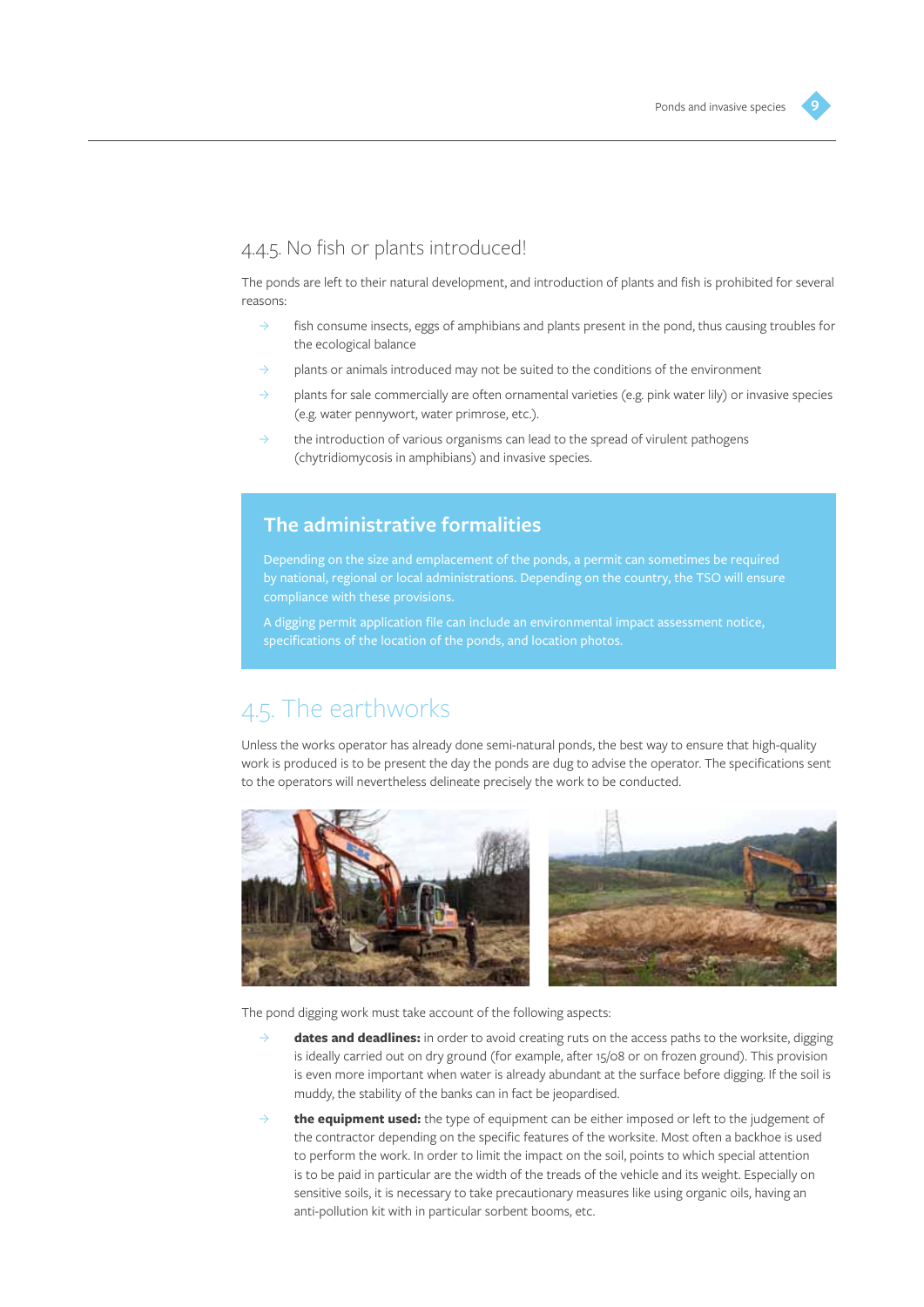- ȝ **the technical characteristics of the ponds:** location of the ponds, area of the ponds, profiles, etc. Markers that indicate the extremities of the four axes can be set up before work begins.
- **layout of an overflow outlet:** if overflow is possible (mainly slope areas), one or even two natural outlets should also be designed to avoid rupture of the bank due to pressure and erosion due to the water. This water overflow outlet should ideally be located at one of the extremities of the longest axis of the pond.
- $\rightarrow$  **the access paths** that must be taken
- $\rightarrow$  **management of the soil:** For the sake of cost reduction, it is preferable to spread the excavated earth around the pond (unless there is a habitat of high biological value around the pond), ideally at a height not exceeding 20 cm. The excavated earth will then be rapidly recolonised by the local flora. If there is a gentle slope, the excavated earth is used to build the embankment that will retain the water.



#### ȝ **miscellaneous precautions:**

the presence of high-voltage cables in the immediate proximity of the worksite demands absolute observance of a safety height into which entrance is strictly prohibited (including, for example, with the arm of a crane). This safety height varies depending on the voltage of the line.

on very wet land (for example in a bog), the use of sheet metal for the circulation of work machinery can be necessary or even essential.



contractor in Bastogne, Belgium

**I have worked for Elia for a number of years, but my missions have evolved over time. Before the LIFE Elia-RTE project arrived, my missions were mostly safety-related: rotary cutting under the lines, hazard clearing, etc. Since 2011, I also carry out other types of work. So in addition to traditional rotary cutting, I also dig ponds or perform top peat removal (removal of the top layer of the soil) to restore moorland to heather, for example.**

**The LIFE Elia-RTE project constitutes a fine opportunity to diversify Philippe Mignon**, **my activities and add to the knowhow of my team.**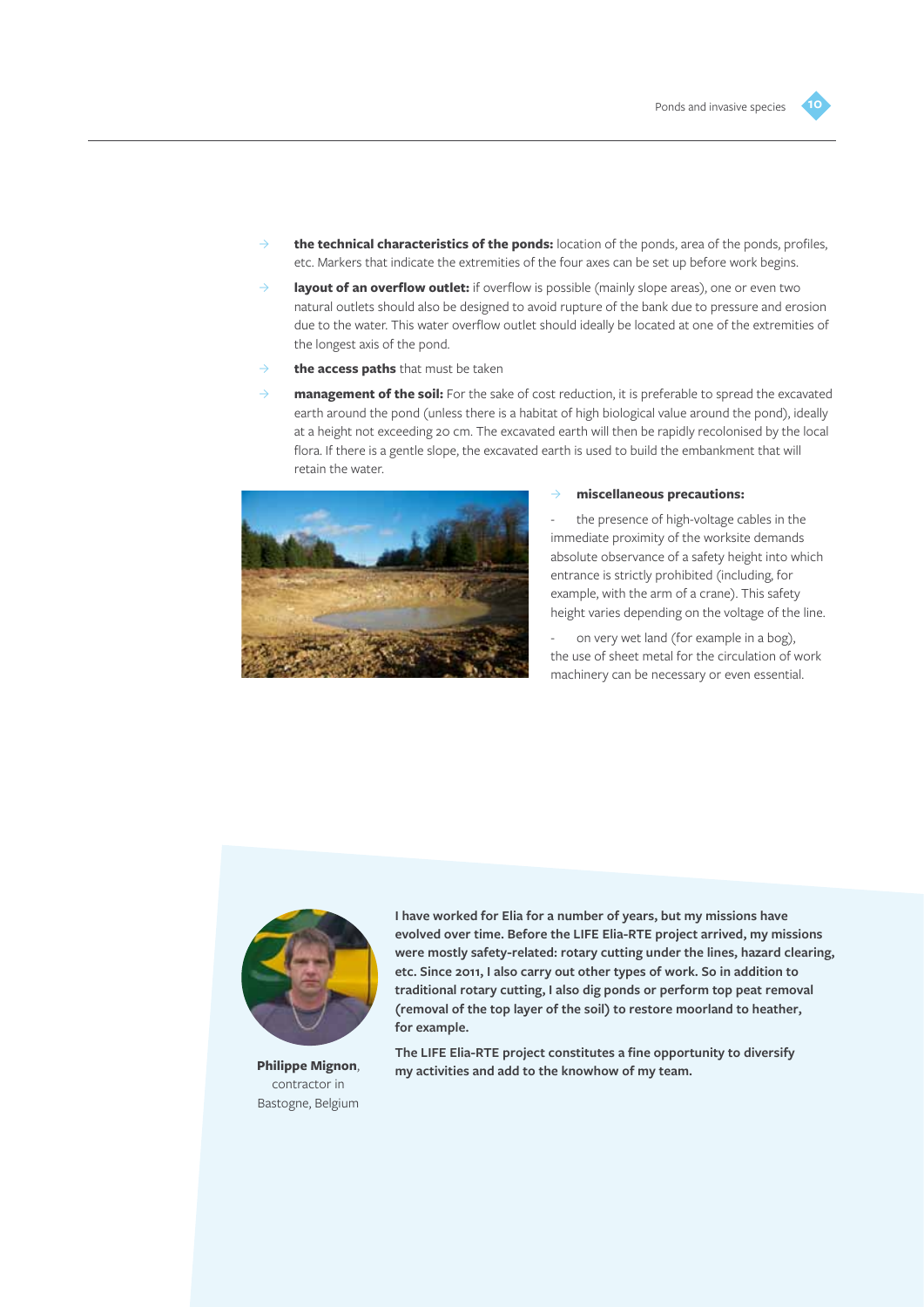# 4.6. Estimation of the costs

Digging a 100 m<sup>2</sup> pond takes from three to five hours, depending in particular on the type of equipment used, the nature of the terrain and the experience of the operator.

Considering that most of the ponds dug in the framework of the project have an area close to 100 m<sup>2</sup>, we estimate the average cost of each of them (transport included) at less than € 350 without VAT.

This cost can be reduced if the worksite includes a large number of ponds. By contrast, moving a machine to dig a single pond can significantly increase this unit cost.

# 4.7. Long-term management



Ponds are environments with a lifespan related to their size and depth; the smaller and shallower they are, the more quickly they fill in naturally. From the point of view of biodiversity, it is very advantageous in a network of ponds to have some that dry up or fill in more rapidly than others, in order to offer a broad spectrum of micro-habitats suitable to a large number of animal and plant species.

When the surface area and water depth start to decline, two solutions are possible: cleaning or

digging a new pond nearby. As a series of species corresponds to each stage of evolution of the pond, it is preferable to dig a new pond.

Cleaning, which consists of removing the excess organic matter, must be done carefully, as care must be taken not to penetrate the watertight layer of soil at the bottom of the wet area. Ideally, it should be done during the winter dry period or at the beginning of autumn. During this operation, care will be taken to clean a maximum of only ¾ of the surface, and so to leave an unperturbed refuge area. The excavated mud can be stored for several days at the edge of the pond to allow the various organisms to escape from it. But it should ideally be removed subsequently to avoid enriching the soil (and so the pond) in nitrogen and so contributing to reduction in the variety of aquatic flora.

# 4.8. Some useful reading

- La vie des mares de nos campagnes. [The life of the ponds in our countryside] Graitson, E., Morelle, K. and Feremans, N. (2009). Collection agrinature no. 4. Public Service of Wallonia, Namur. 169 pp. Downloadable: http://www.agrinature.be/pdf/agrinature4.pdf
- ȝ Avis sur la création de mares en milieu forestier. [Recommendation on the creation of ponds in a forest environment] Motte, G., Laudelout, A., Delescaille, L.-M., Fichefet, V. with aid of Paternoster, Th. and Goffart, Ph. (2012). DEMNA and Natagora, 11 pp. Downloadable: http://environnement.wallonie.be/publi/dnf/Guide\_mares\_foret.pdf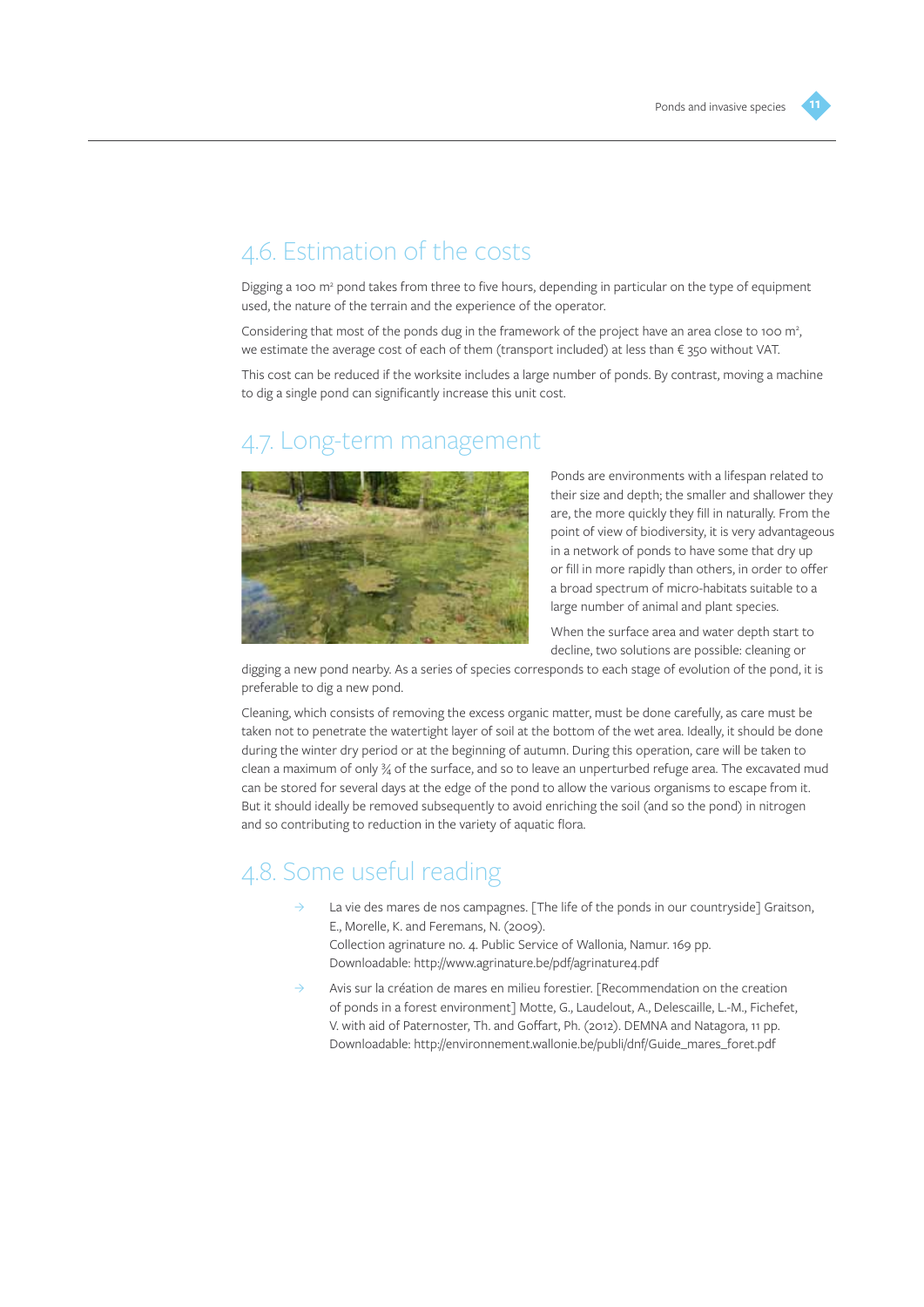

# Invasive species

**5**



The presence of corridors and so of open environments in a forest area is advantageous for biodiversity. However, these stretches can become vectors for the spread of invasive plant species.

Propagation of these species is often accidental (via fragments released during crushing or in clandestine disposal of garden waste). It can be reduced, in particular by raising awareness of the public and of managers, but also by promoting proper techniques for prevention and management.

Although there are also numerous invasive animal species, we will only deal with plant species here, as it is mainly on these that management of the corridors can have an impact.

The European Commission has also studied the issue of invasive species and has drawn up a list of species that cannot be sold anymore. It has drafted a regulation on prevention and management of introduction and propagation of invasive exotic species in Europe.

# 5.1. What is an invasive species?

The definition proposed on the AlterIAS platform (http://www.alterias.be/fr/) is the following:

"Invasive plants are plant species that:

- ȝ have been introduced by man (deliberately or accidentally) outside their natural distribution area (these are the so-called 'exotic' species)
- $\rightarrow$  have been introduced after 1500
- $\rightarrow$  are capable of becoming naturalised, that is, surviving and reproducing in nature
- $\rightarrow$  have a high capacity for dispersion, leading to a sizeable increase in their populations."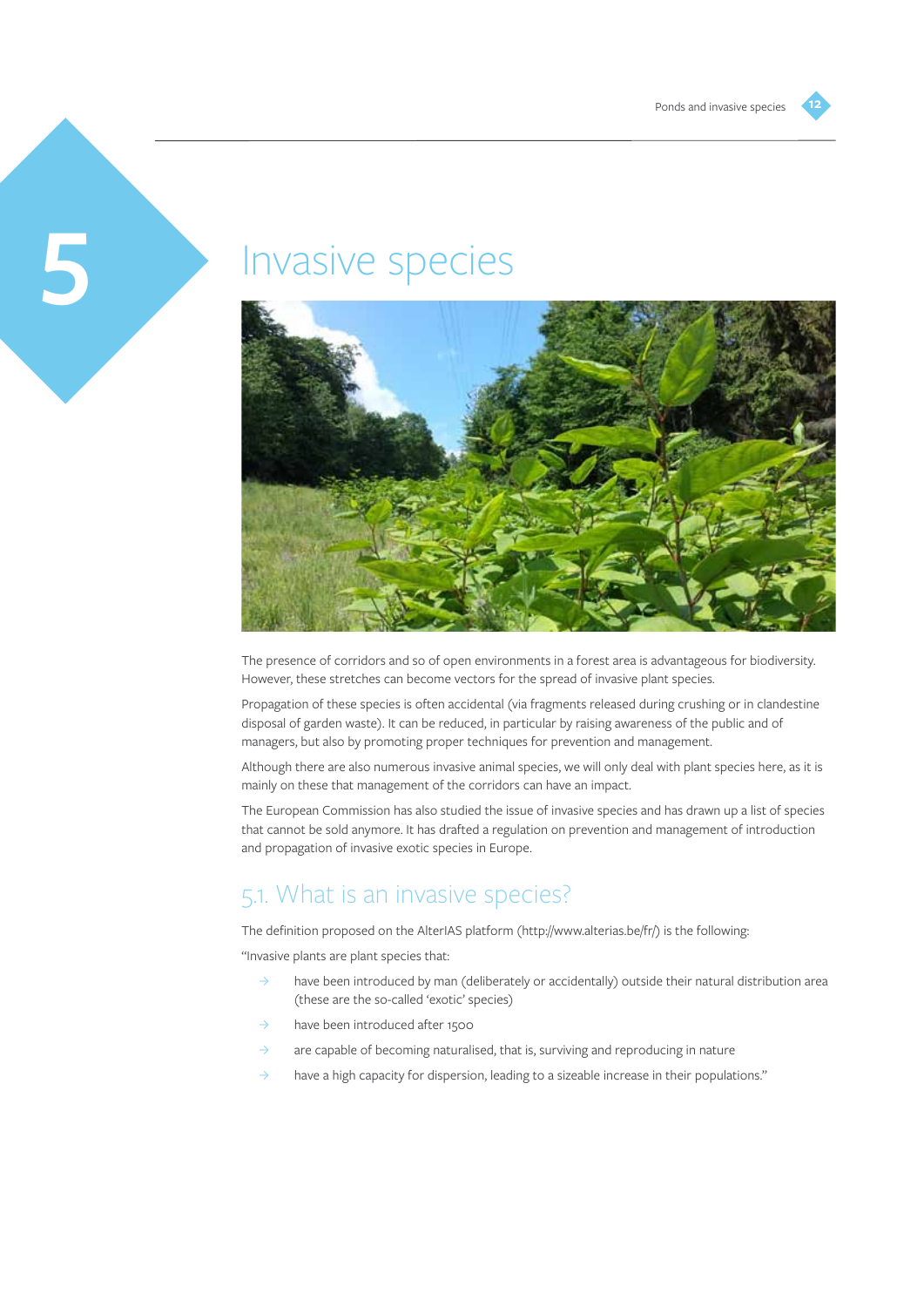# 5.2. Attempts to control three invasive plants

Fortunately, not all the invasive plant species are found under the high-voltage network, but some are more problematic than others. This section will deal with several species to which special attention must be given, either to prevent their establishment or to avoid their propagation.

In Wallonia, three main invasive plants are found in electrical corridors: Japanese knotweeds, black cherry and goldenrod.



**Invasive plants - or invasive exotic plants - represent a significant threat to biodiversity. They tend to form dense populations in semi-natural environments and to supplant the species that develop there. Once they are established it is very difficult to dislodge them, as they regrow vigorously after mowing and regenerate abundantly from seeds or fragments of subterranean organs contained in the soil. Therefore every effort must be made not to introduce them, avoiding in particular bringing in fill dirt and garden waste contaminated by these plants.**

**Etienne Branquart**, Interdepartmental invasive species unit, SPW-DEMNA, Belgium

# 5.2.1. Japanese knotweeds

#### **Description**

Japanese knotweeds constitute a group composed of three species: the Japanese knotweed Fallopia japonica *(Houtt.)*, the Sakhalin knotweed *Fallopia sachalinensis (F. Schmidt Petrop.)*, and the hybrid knotweed Fallopia X bohemica *(Chrtek & Chrtkova*).



These plants, which with their large hollow stalk can recall bamboo, are extremely invasive. They have a sprawling root system that allows them to rapidly create very extensive and dense colonies that stifle indigenous plants through lack of access to light. This supremacy is further heightened by the fact that knotweeds release substances into the soil that inhibit the growth of other plants.

Their root system can extend up to 25 m horizontally and descend 3 to 7 m deep.

#### **Identification**

These are perennial herbaceous plants with sturdy erect hollow bamboo-like stalks that can range up to 4 m high. The species produces white flowers.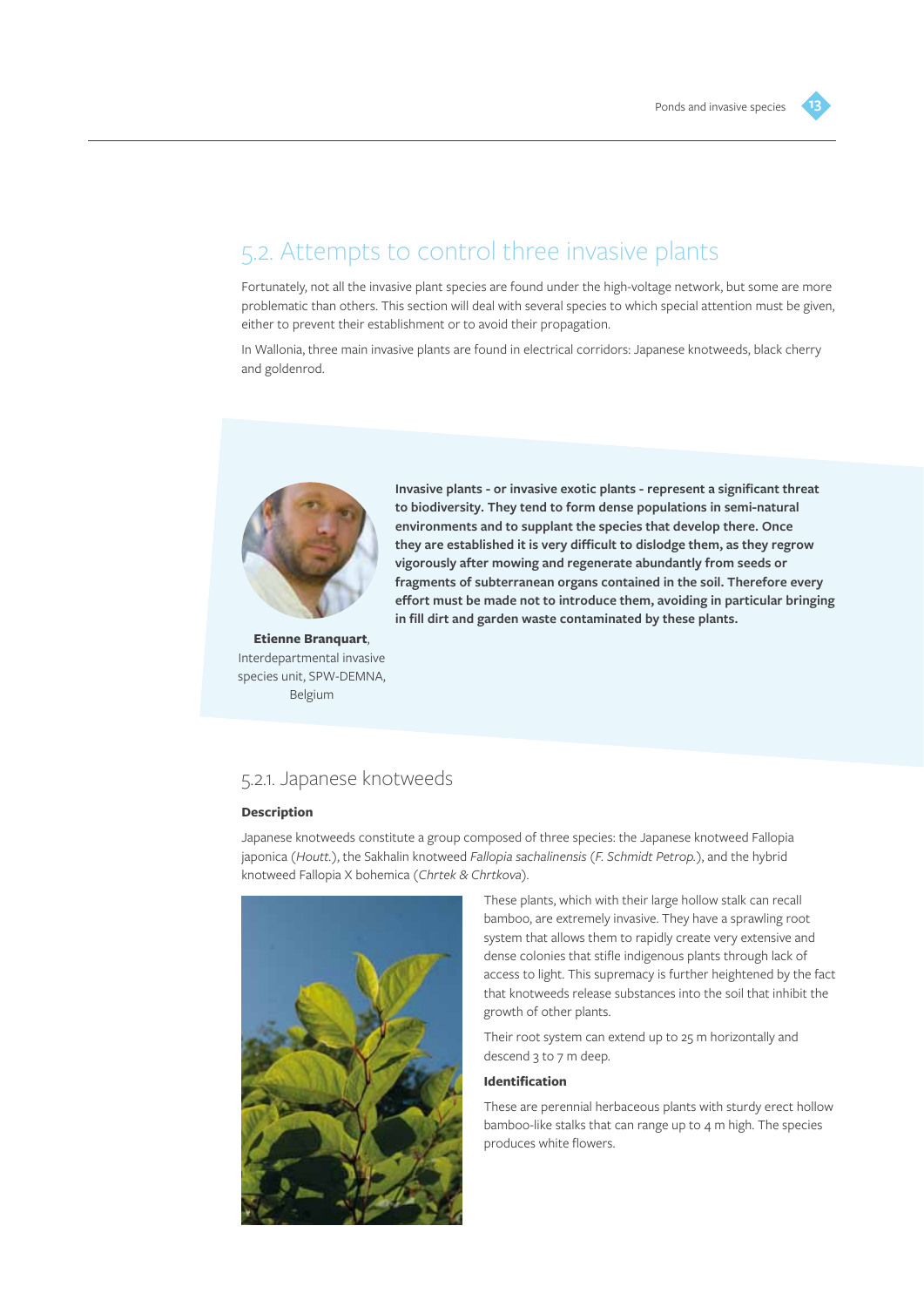

#### **Threat and dispersion**

The greatest problem posed by knotweeds is their substantial capacity for vegetative regeneration; a fragment of a few grams of rhizome (a type of root) or stalk (especially if it includes a node) suffices to give rise to a new plant!

Knotweed populations thus have a tendency to expand step by step via projections of fragments or the accidental deposition of pieces spread by management machinery. This is therefore a major risk in standard management of the vegetation under lines by rotary cutting. **Given this, management techniques that generate fragments, that is, rotary cutting and string trimming, must be avoided at all costs.**

#### **Specific management**

A large number of management techniques have already been tested almost everywhere in Europe (repeated mowing with or without exportation, cutting and herbicide treatment combined, injection of herbicide product alone, control with fire, sheeting, etc.) but to date none has managed to irreversibly eradicate the populations in place, especially when they are large. In a good number of the cases cited above, the effect is sometimes even contrary to that desired; the number of stalks or their density increases after management!



Knotweed grazed and trampled by a flock of sheep

Under high-voltage lines, any type of crushing will be prohibited **in a radius of 5 m** around the population in place.

The area to be avoided must be delimited with coloured markers or tape and the methods for avoidance cited in Knotweeds grazed and trampled by a flock of red Ardennes sheep the specifications.

Aside from these preventive measures, active control can be conducted in the following cases:

ȝ **Plantings in a knotweed area:** for this purpose, indigenous shrubs with rapid growth and dense foliage can be planted

in the middle of knotweed beds. The aim is to get ahead of the knotweed by creating a shade situation that will be unfavourable to them as quickly as possible. The hazel tree is undoubtedly the species to be preferred in this case.

A dense planting can be made on the basis of one plant every 50 cm along the line and 1 metre between the lines. Planting will be done during the winter, after the knotweed is removed and heaped at the edge of the corridor. In the course of the first two years, it may also be necessary to extricate the shrubs planted, so that they are not submerged under knotweed. This is done by manually pulling the knotweed at the base. The stalks removed must either be left to dry in place and then burned, or conveyed (sheeted load) to an industrial composting centre.

ȝ **Knotweed grazed by livestock:** On sites highly infested with knotweed, fencing off the area in order to let it be grazed can also be considered. The choice of the type of fence (fixed or mobile) will depend on the size of the knotweed population, the ideal being that the livestock have few other food resources and are constrained to consume the knotweed.

However, as beds of knotweed offer little plant life diversity by definition, the choice of the species to allow to graze will lean toward hardy species, especially goats and sheep.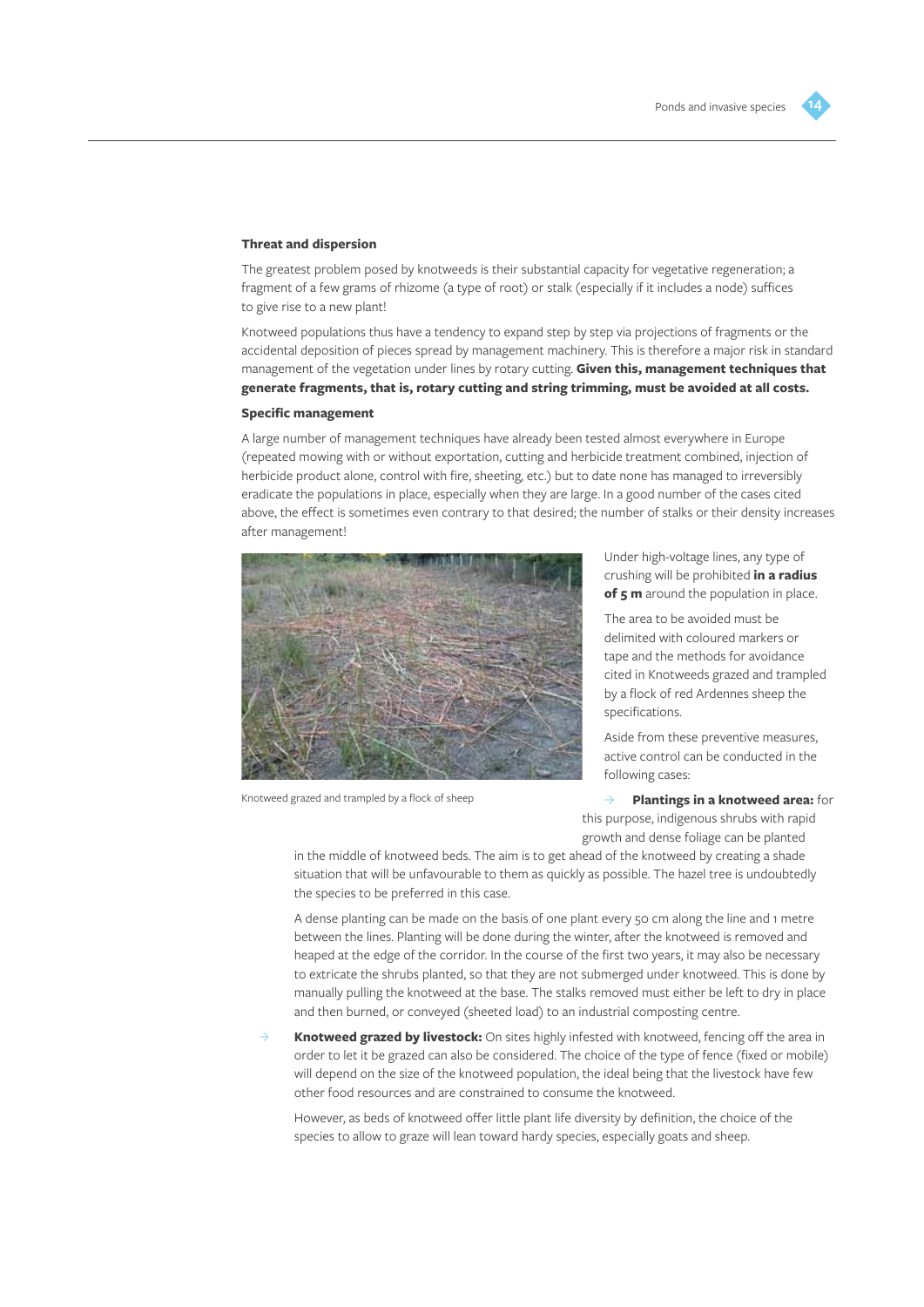# 5.2.1. The black cherry

#### **Description**

The black cherry Prunus serotina Ehrh. is a shrub or small tree that can reach approximately 12 m in height.





Flowering black cherry © M. Halford Black cherry with fruit

#### **Identification**

The species has alternating lanceolate leaves. Their upper side is shiny while their underside is matt, with a reddish-brown pubescence along the midrib.

The flowers of this species are white, scented and arranged in terminal clusters.

Like others of the same family, this species produces small black fruits similar to small cherries at maturity.

#### **Threat and dispersion**

This American specie has two dispersal strategies. It produces numerous fruits that can be spread by birds, and it produces many sprouts and suckers (shoots starting from the roots), especially when it is cut.

The black cherry can occupy space quickly and, with its abundant branches and foliage, limit the light reaching the ground and so also the growth of indigenous plants.

#### **Specific management**



Manual pulling of young black cherry shoots

In the initial stages of infestation, it can be controlled by manually pulling out the seedlings.

With mature plants, priority should be given to working on the seed trees before the fruit production period. They are cut with a chainsaw at a one metre high, which reduces the tendency to suckering. Debarking (total removal of the bark over a height of at least 10 cm) can complete the treatment.

The black cherry can also be controlled by relying on competition for light.

To do this, indigenous shrubs that create a great deal of shade, like the hazel tree, can be planted after the invasive plants are cut.

Once management has begun, it is imperative to pass through at least once annually during the growth period in order to repeat the process.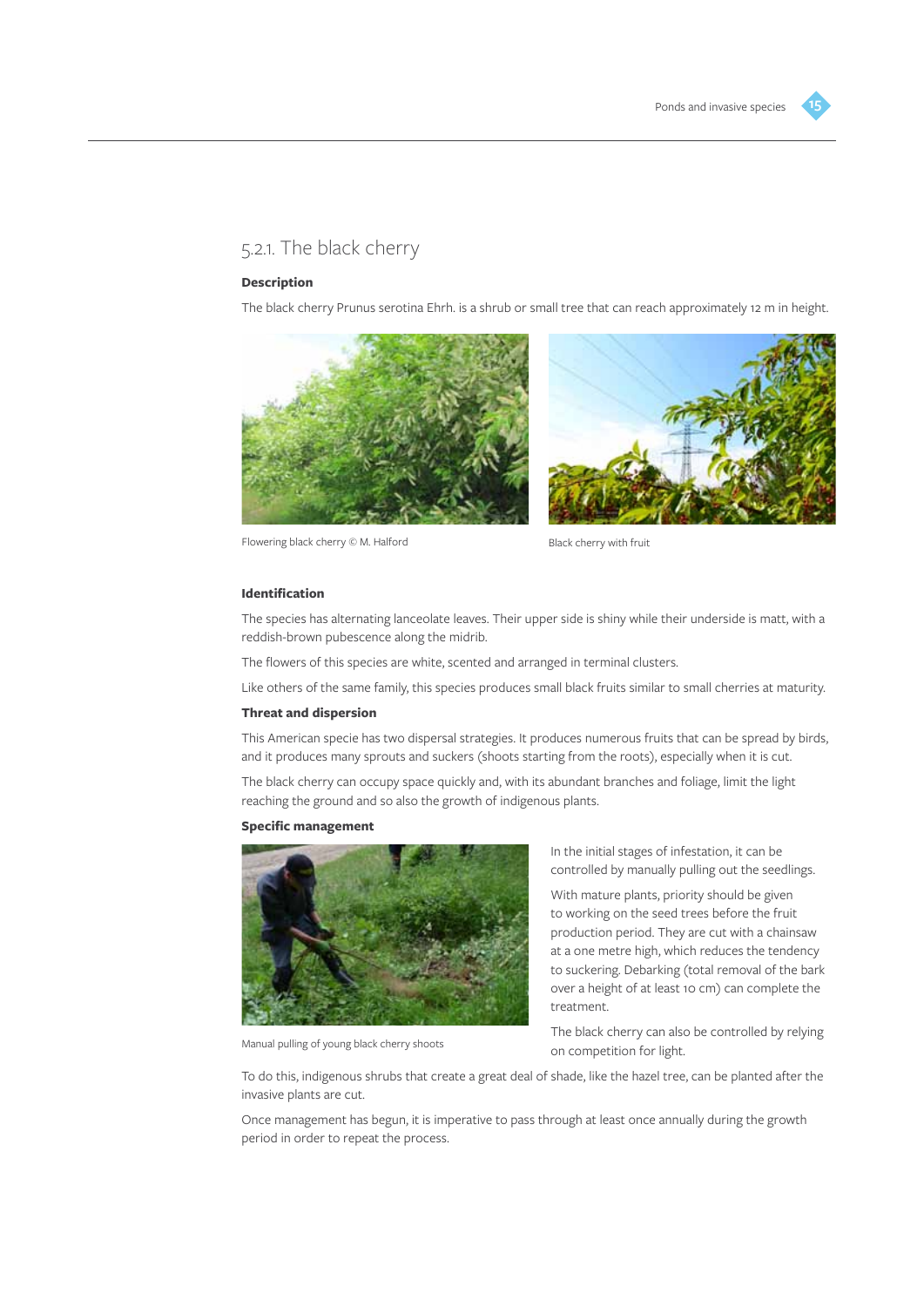

# 5.2.3. Goldenrods

#### **Description**

Two goldenrods are recognised as invasive plants in Belgium. These are the Canadian goldenrod Solidago canadensis L. and the giant or smooth goldenrod *Solidago gigantea* Ait. These two North American species are very close morphologically and ecologically; they will therefore be discussed together.

#### **Identification**



Goldenrods are herbaceous plants reaching 50 cm to 2 m in height, with yellow flowers grouped in a sort of spike. The aboveground part of these plants is annual, while the rhizomes are perennial. The leaves are lanceolate and serrated.

#### **Threat**

These species tend to form very dense singlespecies populations that very severely limit the establishment of indigenous plant species, including trees.

Goldenrods © E. Delbart

#### **Specific management**

These species owe their high capacity for dispersion to their substantial production of seeds spread by the wind. It seems that populations in place also spread laterally thanks to their rhizomes.

The most effective way to control it, and undoubtedly the easiest to implement, is mowing/crushing, which ideally should occur twice a year. It should be done first before flowering (or in June at the latest) and a second time in August. If only one intervention annually is feasible, it must be done before flowering to avoid any seed production.

The mown matter should ideally be gathered and heaped at the edge of the infested area. This management at several sites usually has a beneficial effect (reduction of the population in place) after several years of repetition. It is essential not to stop management before complete eradication, as abandoning management can re-energise the species.

# 5.3. Awareness and prevention

Awareness and prevention are important means of control, considering the sometimes significant costs related to active control of these invasive plants.

#### 5.3.1. Awareness

Management of invasive plants necessarily involves raising the awareness of, and training, personnel, both those within the TSO and those of subcontractors involved in maintenance of the vegetation in the safety corridors.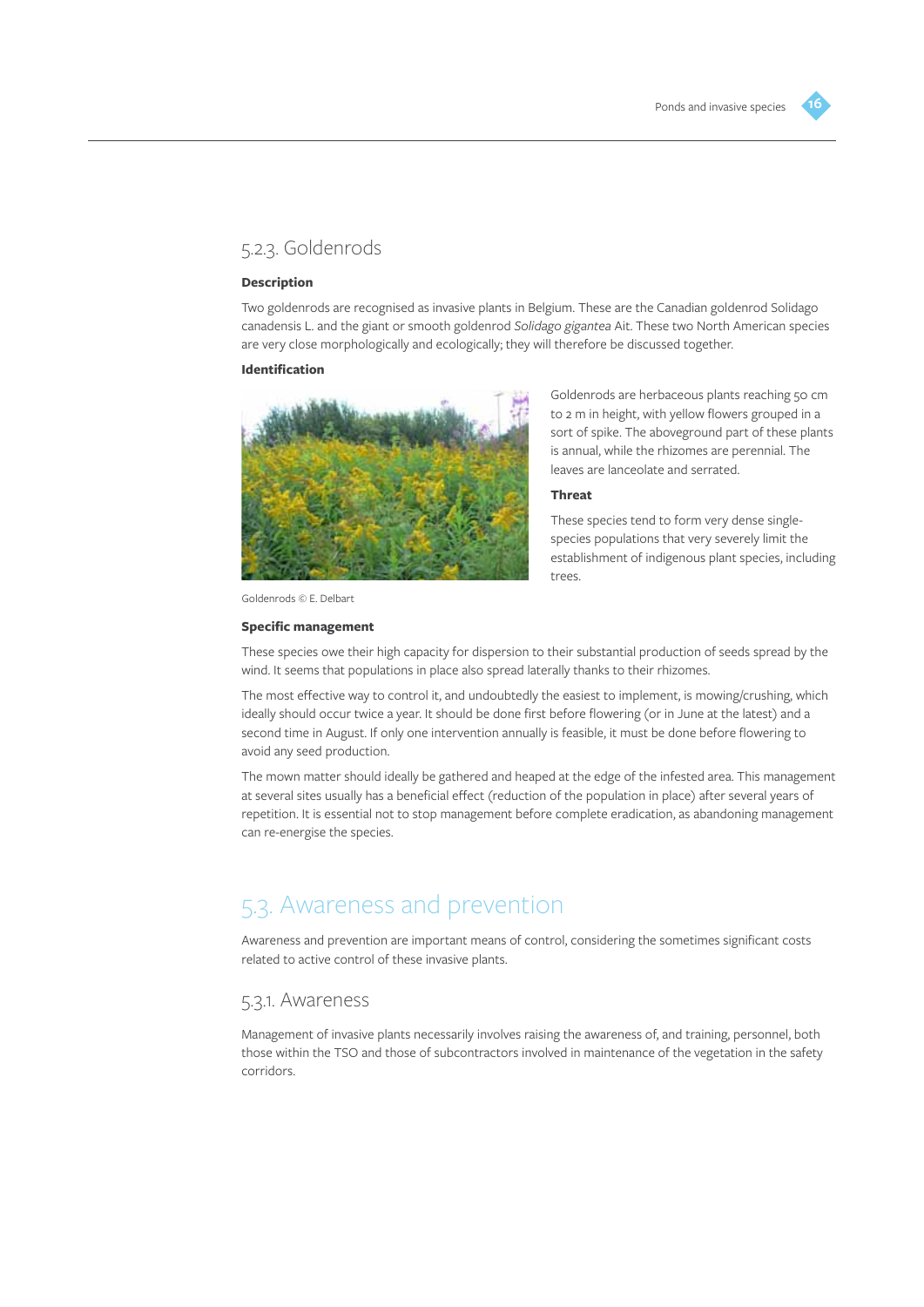

# 5.3.2. Prevention

The main ways that invasive plants enter include accidental imports of plant fragments via worksite machinery and clandestine disposal of vegetation (pruning waste, clippings, etc.). In fact, management machinery (grinder, for example) of course goes from one site to another and fragments of species such as Japanese knotweed may thus be transported and dispersed. This being the case, it is essential to delineate the infested areas to exclude them from the worksites and so avoid accidental dispersion.

Along the same lines, if earth must be moved, it must be absolutely ensured that it does not contain invasive species. If so (and in particular in the case of Japanese knotweed), this earth is unsuitable for use and must be put in landfills.

For any worksite aiming to manage an invasive plant, or a worksite on a site where an invasive plant is present, the specifications must include technical notifications that are as precise as possible to ensure adequate management or implementation of measures to avoid dispersion.

# 5.4. Some useful reading

- $\rightarrow$  Website of the LIFE ALTERIAS project: http://www.alterias.be/fr/. The AlterIAS project (http://www.alterias.be/en) is a Belgian LIFE project aiming to ensure communication and raise awareness of the issue of invasive plant species.
- $\rightarrow$  Website, Invasive Species in Belgium: http://ias.biodiversity.be/
- $\rightarrow$  Website of the Public Service of Wallonia: http://biodiversite.wallonie.be/invasives.
- $\rightarrow$  Faut-il lutter ou vivre avec? Le cas de l'invasion par le Cerisier tardif, Prunus serotina. [Fight it or live with it? The case of invasion by the black cherry, Prunus serotina] Jacquemart, A.-L., Decocq, G., Vanhellemont, M. and Verheyen, K. (2010). Silva Belgica 117(3): 16-22. Downloadable: http://biodiversite.wallonie.be/servlet/Repository/?ID=28799

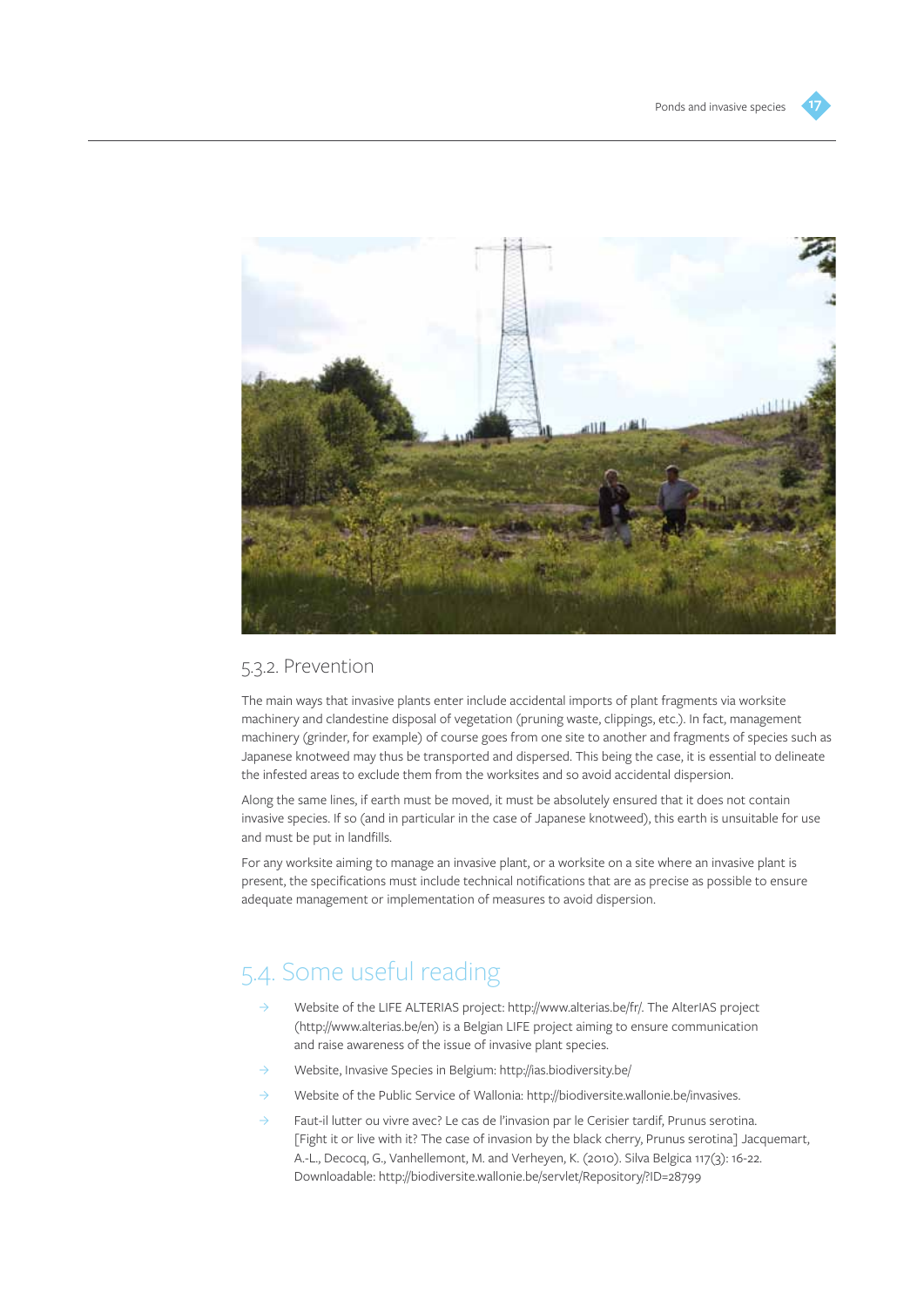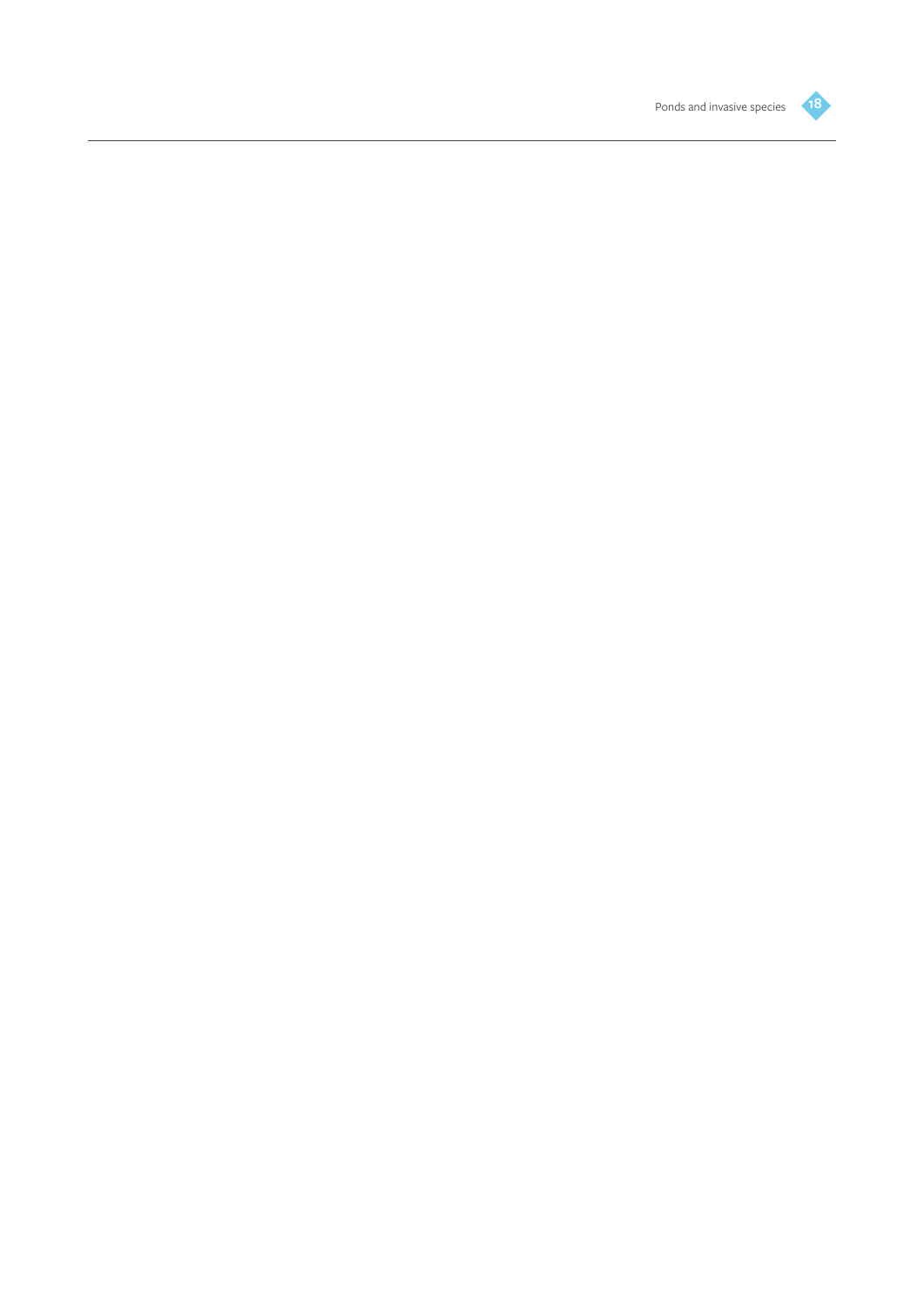